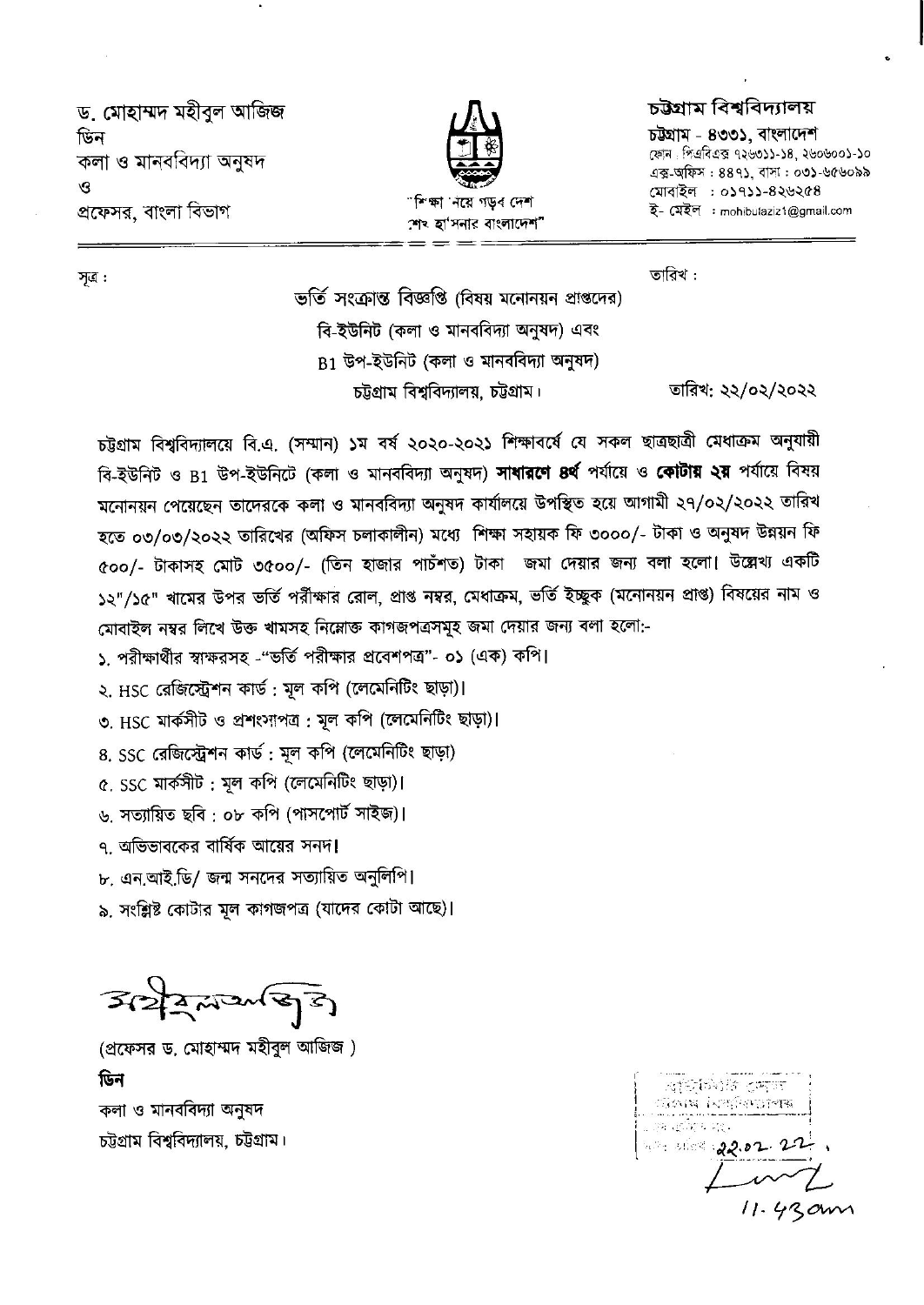# **University of Chittagong B Unit 1st Year B.A. (Honours) Admission 2020‐2021**

| <b>SL</b>      | roll   | name                         | quota      | merit | Department                                  | <b>Status</b>  |
|----------------|--------|------------------------------|------------|-------|---------------------------------------------|----------------|
| 1              | 234571 | <b>MD. MOMENUL ISLAM</b>     | <b>NTQ</b> |       | 16 Dept. of English                         | Migrated $(1)$ |
| $\overline{2}$ | 239622 | <b>MD. FERDOUS HOSSEN</b>    | <b>NTQ</b> |       | 17 Dept. of Bangla                          | Migrated $(1)$ |
| 3              | 210940 | <b>MD. ALI HOSSEN</b>        | <b>NTQ</b> |       | 22 Dept. of History                         | Migrated $(1)$ |
| 4              | 225243 | <b>NUSRAT JAHAN JUI</b>      | <b>NTQ</b> |       | <b>35</b> Institute of Modern Languages     | Migrated $(1)$ |
| 5              | 224575 | <b>TASKIA TABASSUM MUKTA</b> | NTQ,       |       | 31 Dept. of Islamic History & Culture       | Called $(2)$   |
| 6              | 240828 | <b>RAHMIN SURIYA KHAN</b>    | NTQ,       |       | 32 Dept. of Philosophy                      | Called $(2)$   |
| 7              | 228895 | MD. MASUD                    | NTQ,       |       | 37 Dept. of Islamic Studies                 | Called $(2)$   |
| 8              | 228244 | MOHAMMAD MIZANUR RAHMAN      | NTQ,       |       | <b>38</b> Institute of Education & Research | Called $(2)$   |
| 9              | 237635 | <b>DEBLINA BARUA</b>         | NTQ,       |       | 39 Dept. of Pali                            | Called $(2)$   |
| 10             | 204710 | <b>SANIAT BIN JOAID</b>      | NTQ,       |       | 41 Dept. of Arabic                          | Called $(2)$   |
| 11             | 204397 | <b>JINNATUN NESA</b>         | NTQ,       |       | 45 Dept. of Persian Language $&$ Literature | Called $(2)$   |
| 12             | 225695 | <b>LIZA AKTER</b>            | NTQ,       |       | 46 Dept. of Sanskrit                        | Called $(2)$   |

**University of Chittagong B Unit 1st Year B.A. (Honours) Admission 2020-2021** 

| <b>SL</b> | roll   | name                    | lauota | <b>Imerit   Department</b> | <b>Status</b>  |
|-----------|--------|-------------------------|--------|----------------------------|----------------|
|           | 232589 | <b>SUFAL CHAKMA</b>     | TQ,    | 7 Dept. of English         | Admitted (1)   |
|           | 241562 | <b>RINITA RANI</b>      | TQ,    | 10 Dept. of History        | Admitted (1)   |
|           | 239782 | <b>KHINGSAINU MARMA</b> | TQ,    | 16 Dept. of English        | Migrated $(1)$ |
|           | 230142 | <b>SABUJ CHAKMA</b>     | TQ,    | 22 Dept. of History        | Migrated $(1)$ |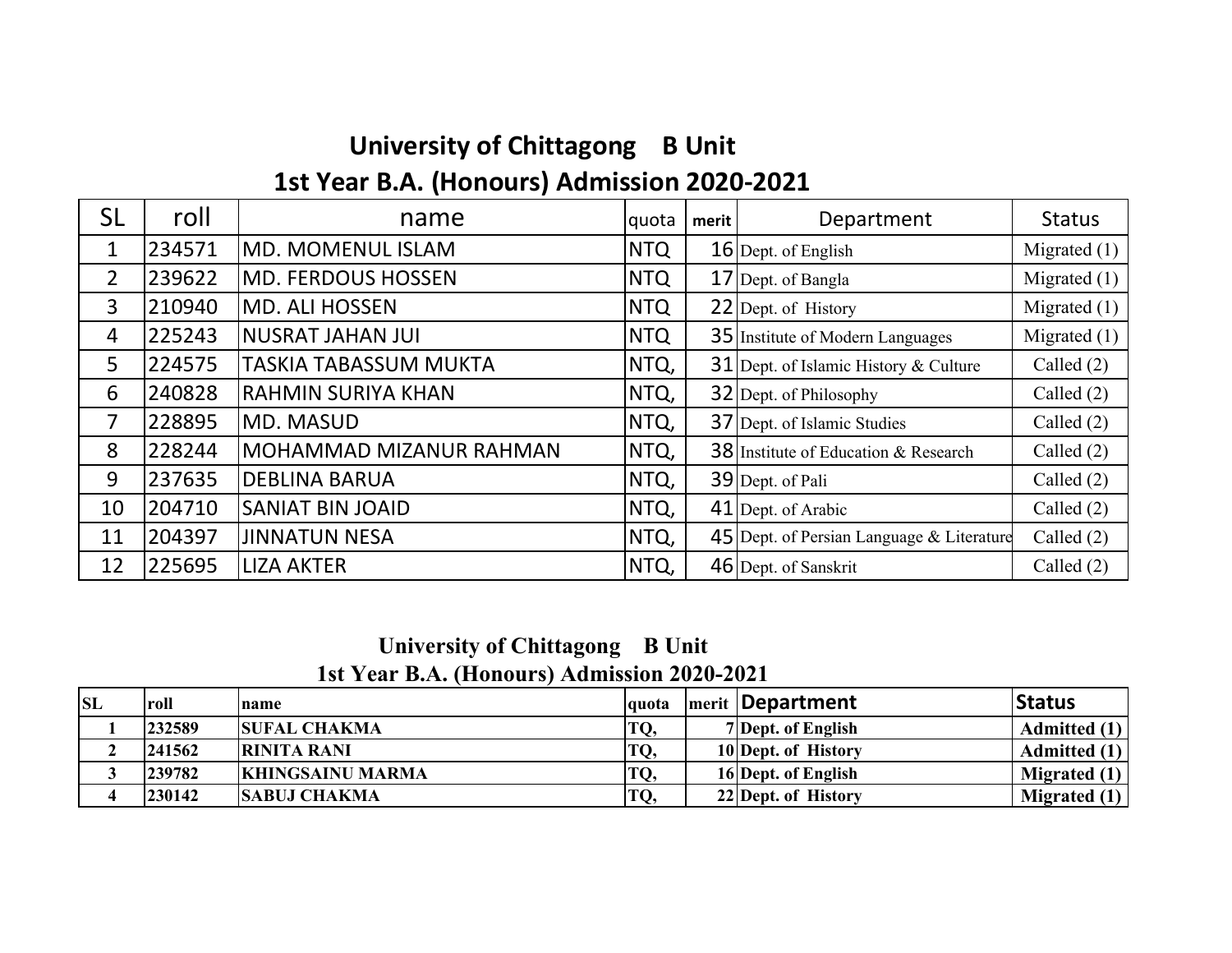| 5  | 237801 | <b>AMOR JOTI CHAKMA</b>   | TQ, | 23 Dept. of Philosophy                 | Migrated $(1)$      |
|----|--------|---------------------------|-----|----------------------------------------|---------------------|
| 6  | 239703 | SUJATA TANCHANGYA         | TQ, | 25 Dept. of Philosophy                 | Migrated $(1)$      |
| 7  | 232057 | <b>TITHI TIRKY CHANDA</b> | TQ, | 32 Dept. of Bangla                     | <b>Migrated</b> (1) |
| 8  | 237288 | <b>SINGYO U MARMA</b>     | TQ, | 35 Dept. of Pali                       | <b>Migrated (1)</b> |
| 9  | 205024 | <b>AUNG SWE NU MARMA</b>  | TQ, | 36 Institute of Education & Research   | Called (2)          |
| 10 | 232658 | <b>DIPTA CHAKMA</b>       | TQ, | 37 Dept. of Bangla                     | Called (2)          |
| 11 | 228547 | <b>RIKTA CHAKMA</b>       | TQ, | 39 Dept. of Bangladesh Studies         | Called (2)          |
| 12 | 240745 | <b>SHISHIR CHAKMA</b>     | TQ, | 42 Institute of Education & Research   | Called (2)          |
| 13 | 240305 | <b>SARAT TANCHANGYA</b>   | TQ, | 45 Dept. of Islamic History & Culture  | Called (2)          |
| 14 | 234809 | <b>MAY SHO THAN</b>       | TQ, | 50 Dept. of Islamic Studies            | Called (2)          |
| 15 | 241069 | <b>BIPULEE CHAKMA</b>     | TQ, | 51 Dept. of Islamic History & Culture  | Called (2)          |
| 16 | 216774 | <b>SHARTA KHISA</b>       | TQ, | 52 Dept. of Pali                       | Called (2)          |
| 17 | 236733 | <b>SHIMUL CHAKMA</b>      | TQ, | 54 Dept. of Sanskrit                   | Called (2)          |
| 18 | 232550 | <b>MISHAU MARMA</b>       | TQ, | 56 Institute of Modern Languages       | Called (2)          |
| 19 | 226280 | SUBHUTI RATNA CHAKMA      | TQ, | 57 Dept. of Islamic Studies            | Called (2)          |
| 20 | 240037 | PURI PURNA CHAKMA         | TQ, | 59 Dept. of Arabic                     | Called (2)          |
| 21 | 220745 | <b>USHAI MARMA</b>        | TQ, | 62 Dept. of Sanskrit                   | Called (2)          |
| 22 | 202787 | PAI PAI MARMA             | TQ, | 64 Dept. of Persian Language & Literat | Called (2)          |
| 23 | 209217 | <b>MANISHA TANCHANGYA</b> | TQ, | 66 Dept. of Arabic                     | Called $(2)$        |

## **University of Chittagong B Unit 1st Year B.A. (Honours) Admission 2020‐2021**

| <b>SL</b> | roll    | <b>Iname</b>              |            | quota merit Department | <b>Status</b>  |
|-----------|---------|---------------------------|------------|------------------------|----------------|
|           | 229692  | MOHAMMAD ABDULLAH AL KAFY | <b>IWQ</b> | 23 Dept. of English    | Migrated $(1)$ |
|           | 1237047 | <b>ITASNOVA TAHSIN</b>    | <b>WQ</b>  | 33 Dept. of Bangla     | Migrated $(1)$ |
|           | 231629  | <b>INAHIYAN SULTANA</b>   | <b>IWQ</b> | $35$ Dept. of English  | Migrated $(1)$ |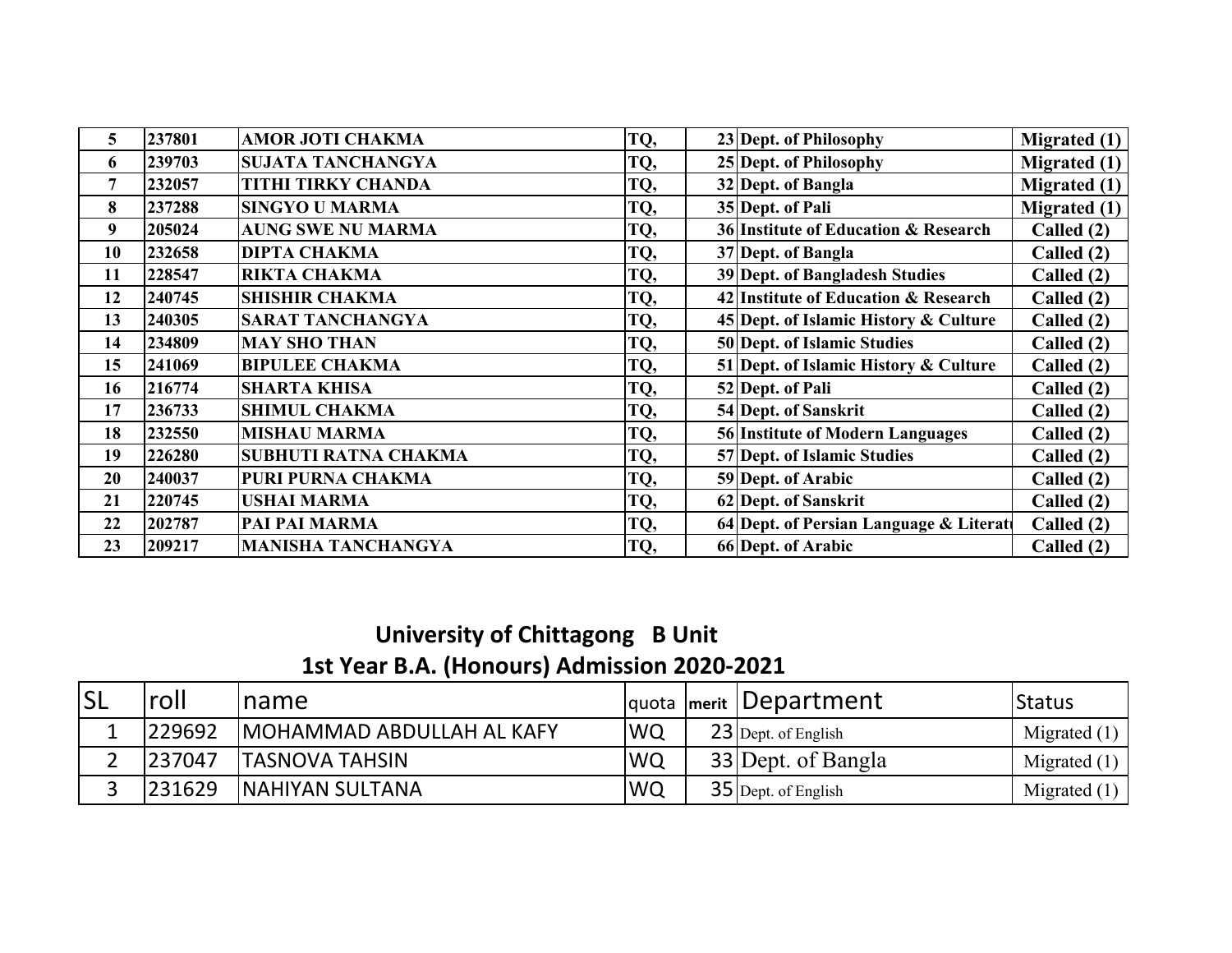|  | L280<br>. . | <b>SUME</b><br>AК<br>HMINA<br>AR.<br>$\mathbf{A}$<br>$\mathsf{H}$ | MC | $-$ | $\sim$ $-$<br>Jept<br>English<br>OТ | M1grate |
|--|-------------|-------------------------------------------------------------------|----|-----|-------------------------------------|---------|
|--|-------------|-------------------------------------------------------------------|----|-----|-------------------------------------|---------|

### **University of Chittagong B Unit 1st Year B.A. (Honours) Admissios Test 2020‐2021**

| <b>SL</b>      | roll | Iname                                |            | quota   merit   Department | <b>Status</b> |
|----------------|------|--------------------------------------|------------|----------------------------|---------------|
|                |      | 234306 SALIM BHUIYAN                 | <b>PCQ</b> | 3 History                  | Admitted (1)  |
| $\overline{2}$ |      | 202211 JANNATUL FERDAUS              | PCQ,       | 8 Dept. of History         | Called $(2)$  |
| 3              |      | 204832 MD. NIYAMUL HAQUE NAIM        | PCQ,       | 9 Dept. of English         | Called $(2)$  |
| 4              |      | 213884 JAGONNATH MISTRY              | PCQ,       | $10$ Dept. of Bangla       | Called $(2)$  |
| 5              |      | 203279 MD. ARIFUL ISLAM              | PCQ,       | $11$ Dept. of Bangla       | Called $(2)$  |
| 6              |      | 215757 MD. HASSAN JOBAIR UMER HEMAL. | PCQ,       | 12 Dept. of English        | Called $(2)$  |
|                |      | 236938 MD. LABLU HOSSEN              | PCQ,       | 13 Dept. of History        | Called (2)    |

#### **University of Chittagong B Unit 1st Year B.A. (Honours) Admissios 2020-2021**

| <b>SL</b> | roll   | name                        | <b>quota</b> | merit Department                                     | <b>Status</b>  |
|-----------|--------|-----------------------------|--------------|------------------------------------------------------|----------------|
|           | 216472 | MD. RAKIBUL ISLAM           | FFO1         | 26 Dept. of English                                  | Admitted $(1)$ |
|           | 238502 | <b>ROWNAK JAHAN</b>         | FFQ1         | 31 Dept. of English                                  | Admitted $(1)$ |
|           | 219517 | <b>SHAKIRA AKTER</b>        | FFO1         | $34$ Dept. of English                                | Admitted $(1)$ |
|           | 221871 | <b>UMME SHAIRA</b>          | FFO1         | 36 Dept. of Islamic History & Culture   Admitted (1) |                |
|           | 239329 | MD. AKRAM HOSSAIN RABBI     | FFO1         | 53 Dept. of Bangla                                   | Admitted $(1)$ |
| 6         | 226663 | <b>TANZIM AHMED FERDOUS</b> | FFO1         | $64$ Dept. of English                                | Admitted $(1)$ |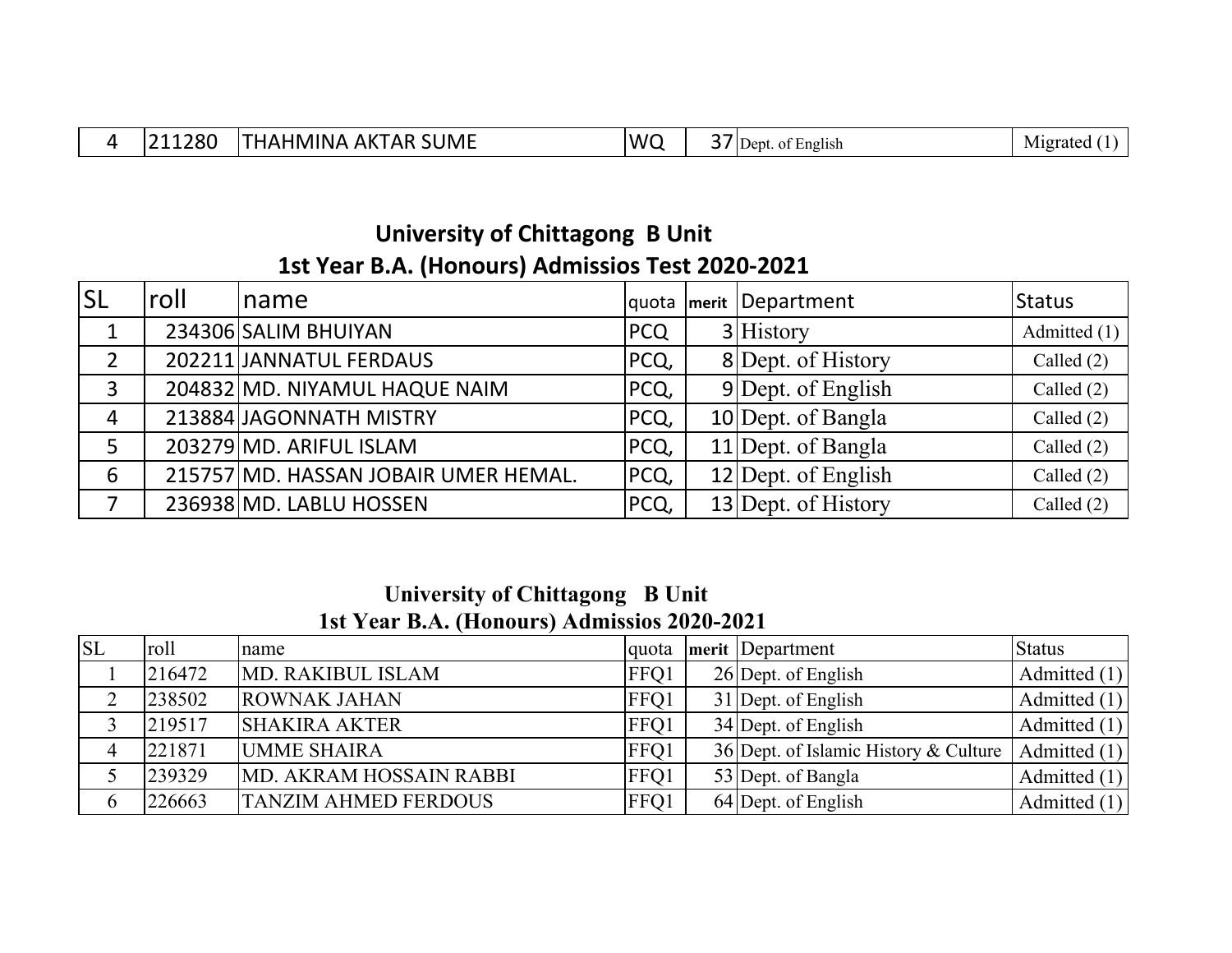| 7  | 235244 | <b>ANAS MIAH</b>              | FFQ1  | 71 Dept. of English              | Migrated $(1)$ |
|----|--------|-------------------------------|-------|----------------------------------|----------------|
| 8  | 230701 | MD. RAHAT KHANDAKER           | FFQ2, | 8 Dept. of Bangla                | Called $(2)$   |
| 9  | 228368 | <b>MD. MEJANUR RAHMAN</b>     | FFQ2, | 11 Dept. of English              | Called $(2)$   |
| 10 | 207633 | <b>SUPRATIM BARUA</b>         | FFQ2, | 28 Dept. of English              | Called $(2)$   |
| 11 | 240021 | MD. BODIUZZAMAN RAKIB         | FFQ2, | 29 Dept. of English              | Called (2)     |
| 12 | 215781 | <b>SABIHA SHAMS</b>           | FFQ2, | 30 Dept. of English              | Called $(2)$   |
| 13 | 230593 | MD. RAFIQUL ISLAM             | FFQ2, | 31 Dept. of English              | Called (2)     |
| 14 | 225966 | <b>MST. ANANYA</b>            | FFQ2, | 32 Institute of Modern Languages | Called (2)     |
| 15 | 233077 | MD. MUJAHIDUL ISLAM           | FFQ2, | 33 Dept. of English              | Called $(2)$   |
| 16 | 206252 | MOHAMMAD SADMAN IRAM          | FFQ2, | 34 Dept. of Bangla               | Called $(2)$   |
| 17 | 225612 | <b>AYESHA AKTER</b>           | FFQ2, | 36 Dept. of Bangla               | Called $(2)$   |
| 18 | 208002 | MD. TOUFIQ HASAN ABIR         | FFQ2, | 37 Dept. of History              | Called $(2)$   |
| 19 | 206331 | MD. AL AMIN HAQUE ROHAN       | FFQ2, | 38 Dept. of Bangladesh Studies   | Called (2)     |
| 20 | 235882 | <b>SAMIRA</b>                 | FFQ2, | 40 Dept. of Bangla               | Called (2)     |
| 21 | 242547 | ROAKSHANA AKTER               | FFQ2, | 43 Dept. of Bangla               | Called (2)     |
| 22 | 239415 | MD. ZOBAER HOSSAN             | FFQ2, | 44 Dept. of Bangla               | Called (2)     |
| 23 | 219171 | <b>JUBAYA SULTANA</b>         | FFQ2, | 46 Dept. of Bangla               | Called (2)     |
| 24 | 224874 | <b>SIAMUL INSAN SIAM</b>      | FFQ2, | 48 Dept. of History              | Called $(2)$   |
| 25 | 231028 | <b>BIPASHA JAMAN</b>          | FFQ2, | 49 Dept. of Bangla               | Called $(2)$   |
| 26 | 226904 | <b>KHADIJA AKTHER</b>         | FFQ2, | 51 Dept. of Bangla               | Called (2)     |
| 27 | 226274 | <b>SUMAIYA MAHERIN</b>        | FFQ2, | 53 Dept. of Bangla               | Called (2)     |
| 28 | 235565 | MD. ARMAN                     | FFQ2, | 54 Dept. of History              | Called $(2)$   |
| 29 | 237083 | MD. JESANUR HAQUE BHUYAN TONY | FFQ2, | 55 Dept. of History              | Called $(2)$   |
| 30 | 240088 | <b>AMINA KHATUN LILY</b>      | FFQ2, | 56 Dept. of Philosophy           | Called (2)     |
| 31 | 220151 | AL MONZIA RIMON               | FFQ2, | 59 Dept. of History              | Called $(2)$   |
| 32 | 225043 | MD. SHAWON MIA                | FFQ2, | 60 Dept. of History              | Called $(2)$   |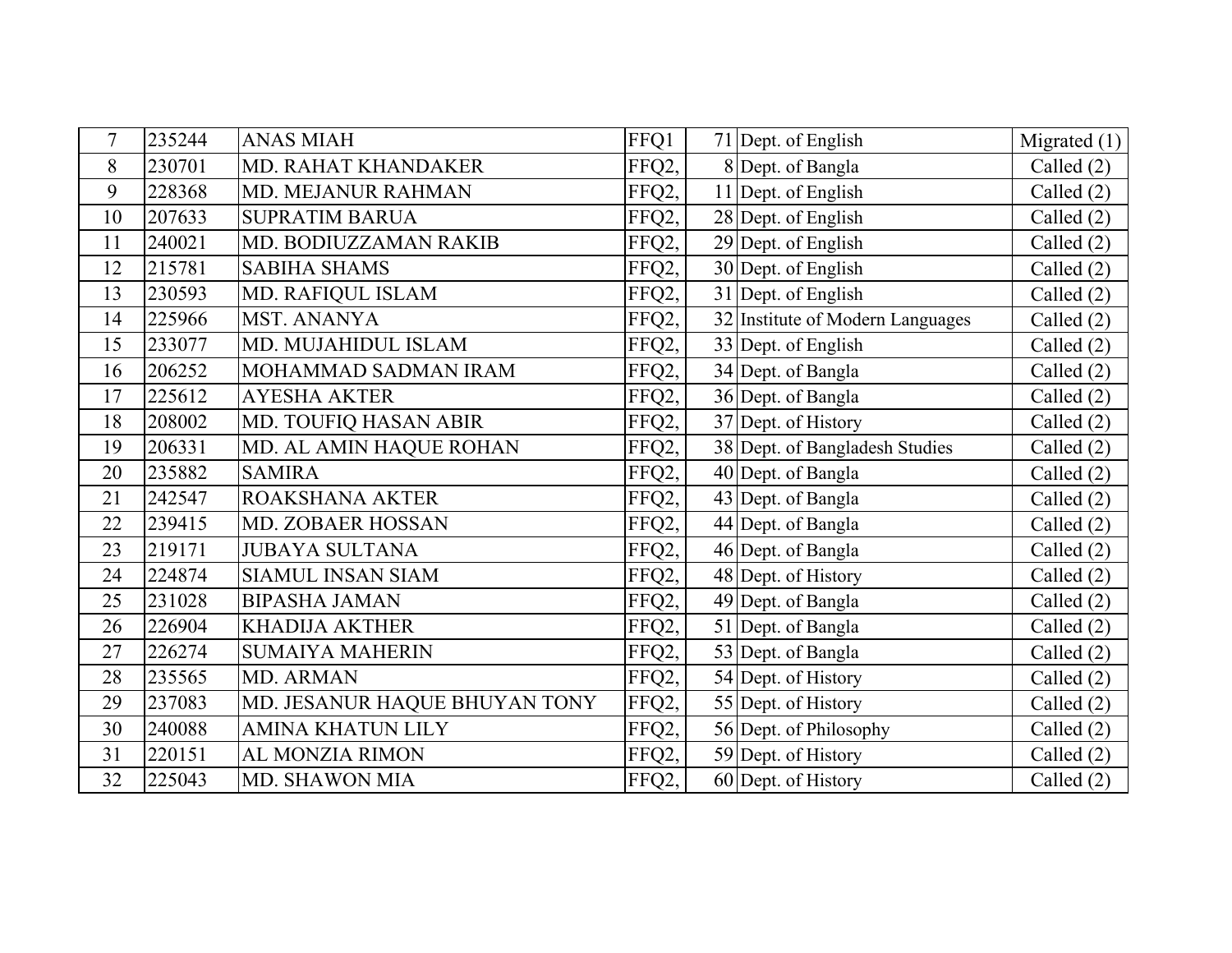| 33 | 218010 | <b>KAZI SADIYA</b>             | FFQ2, | 62 Dept. of History                   | Called $(2)$ |
|----|--------|--------------------------------|-------|---------------------------------------|--------------|
| 34 | 221146 | <b>SYED. MONZORUL HASAN</b>    | FFQ2, | 64 Institute of Modern Languages      | Called $(2)$ |
| 35 | 215192 | <b>NABIL RAHMAN</b>            | FFQ1, | 65 Dept. of Bangladesh Studies        | Called $(2)$ |
| 36 | 234749 | TWOQUBE BAISHNAB SWACCHA       | FFQ2, | 66 Dept. of History                   | Called $(2)$ |
| 37 | 222133 | HASAYMI AL RAFSAN JANI         | FFQ2, | 67 Dept. of History                   | Called (2)   |
| 38 | 219319 | <b>ASADUZZAMAN SHAKIB</b>      | FFQ2, | 68 Dept. of History                   | Called (2)   |
| 39 | 232661 | <b>NUR ALOM</b>                | FFQ2, | 69 Dept. of History                   | Called $(2)$ |
| 40 | 216716 | <b>ABDUR RAZZAQUE JIM</b>      | FFQ2, | 70 Dept. of Philosophy                | Called $(2)$ |
| 41 | 228246 | <b>MD IMAM HUSSAIN SARDAR</b>  | FFQ2, | 71 Dept. of Philosophy                | Called (2)   |
| 42 | 227836 | MD. TANZID AHMMED TONMOY       | FFQ2, | 72 Institute of Education & Research  | Called $(2)$ |
| 43 | 205907 | <b>ASIF JAWAD</b>              | FFQ2, | 73 Institute of Education & Research  | Called $(2)$ |
| 44 | 232109 | <b>TAMANNA AKTAR</b>           | FFQ2, | 74 Dept. of Philosophy                | Called $(2)$ |
| 45 | 231514 | <b>NAVID ANJUM RAD</b>         | FFQ2, | 76 Dept. of Philosophy                | Called $(2)$ |
| 46 | 239898 | <b>MD. BONI AMIN</b>           | FFQ2, | 77 Dept. of Philosophy                | Called (2)   |
| 47 | 214586 | <b>MD. RASHID SHAHRIAR</b>     | FFQ2, | 78 Dept. of Philosophy                | Called $(2)$ |
| 48 | 224027 | MOHAMMAD ARSHAD ALI KHAN       | FFQ2, | 79 Institute of Education & Research  | Called (2)   |
| 49 | 237767 | MST. AYSHA SIDDIQA AROBY       | FFQ2, | 80 Dept. of Islamic History & Culture | Called (2)   |
| 50 | 215006 | PARSA AKIFA                    | FFQ2, | 83 Dept. of Philosophy                | Called $(2)$ |
| 51 | 210345 | <b>MINHAJUL ALAM</b>           | FFQ2, | 84 Dept. of Islamic Studies           | Called $(2)$ |
| 52 | 204717 | <b>SAYMA SULTANA</b>           | FFQ2, | 85 Dept. of Islamic History & Culture | Called $(2)$ |
| 53 | 216343 | <b>SAZIA RAHMAN ESHI</b>       | FFQ2, | 86 Dept. of Philosophy                | Called (2)   |
| 54 | 230018 | TANVIR RAHMAN SIDDIQUI SHADHIN | FFQ2, | 88 Dept. of Islamic History & Culture | Called (2)   |
| 55 | 219057 | <b>SOIKAT MALLICK</b>          | FFQ2, | 89 Dept. of Philosophy                | Called $(2)$ |
| 56 | 240333 | <b>MAFUJA AKTER</b>            | FFQ2, | 90 Dept. of Islamic History & Culture | Called $(2)$ |
| 57 | 210494 | MST. SAMANTA TABASSUM          | FFQ2, | 91 Dept. of Islamic Studies           | Called (2)   |
| 58 | 239267 | <b>SHA ALAM</b>                | FFQ2, | 92 Dept. of Islamic History & Culture | Called $(2)$ |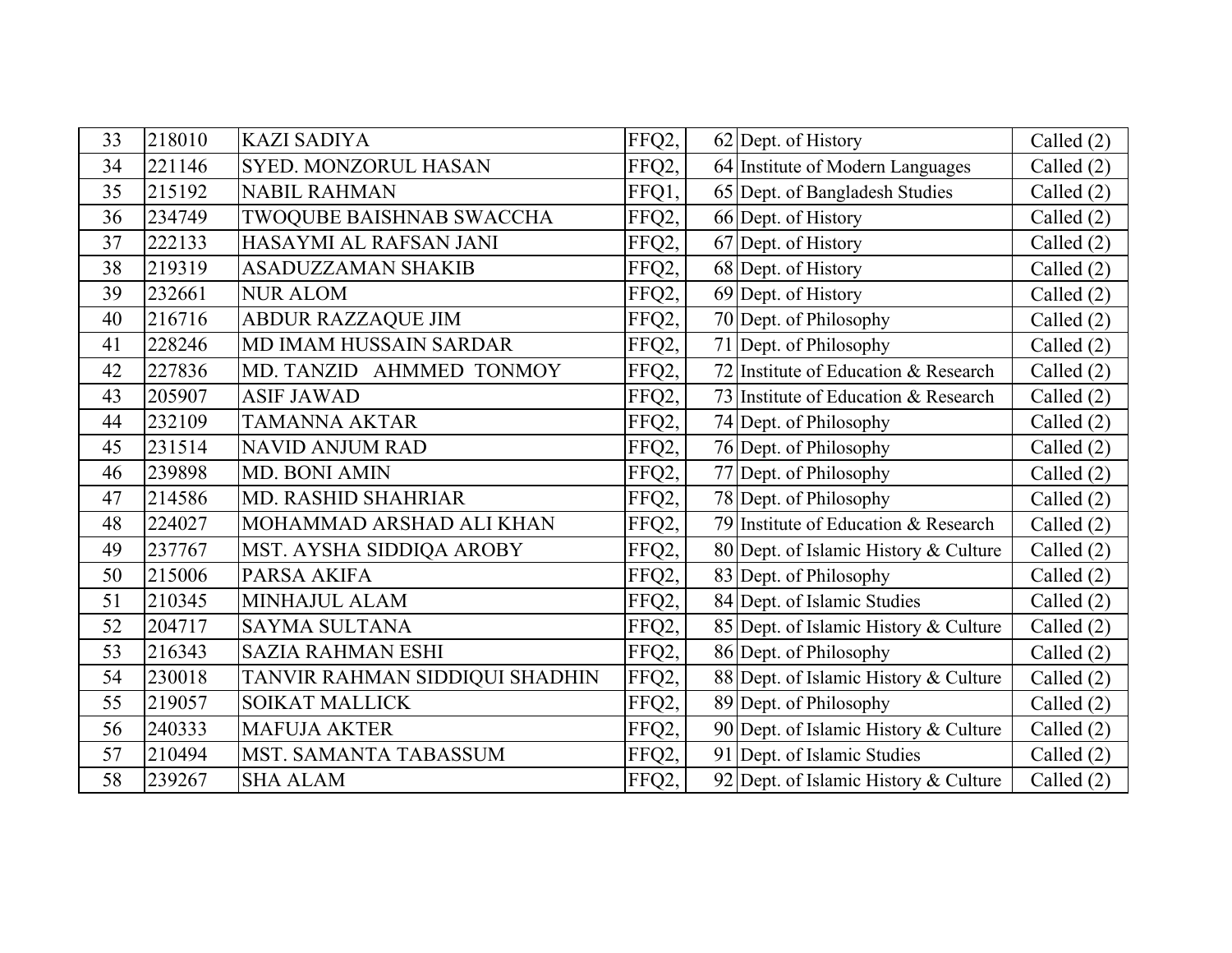| 59 | 214470 | <b>AHELI AZMAN</b>                   | FFQ2, | 93 Dept. of Islamic History & Culture   | Called (2)   |
|----|--------|--------------------------------------|-------|-----------------------------------------|--------------|
| 60 | 212188 | <b>FARHATUN SAFIA ETU</b>            | FFQ2, | 95 Institute of Education & Research    | Called $(2)$ |
| 61 | 226293 | S. M. MAHFUJ AHMED                   | FFQ2, | 96 Dept. of Islamic History & Culture   | Called $(2)$ |
| 62 | 231275 | <b>FARIHA NANJIBA</b>                | FFQ1, | 97 Dept. of Philosophy                  | Called (2)   |
| 63 | 211125 | <b>MD FATIN MAHATAB</b>              | FFQ2, | 101 Dept. of Islamic Studies            | Called (2)   |
| 64 | 237324 | MOHAMMAD AL SHAHAREAR HOSSEN         | FFQ2, | 102 Dept. of Islamic History & Culture  | Called (2)   |
| 65 | 231352 | SUNDRILA HASAN SHAIRY                | FFQ2, | 104 Dept. of Islamic History & Culture  | Called (2)   |
| 66 | 224744 | <b>RESHMA AKTER</b>                  | FFQ2, | 105 Institute of Education & Research   | Called (2)   |
| 67 | 216101 | MD. MUBAROK HUSEN                    | FFQ2, | 106 Dept. of Islamic History & Culture  | Called (2)   |
| 68 | 217652 | <b>SAMIYA ISLAM</b>                  | FFQ2, | 107 Dept. of Islamic History & Culture  | Called (2)   |
| 69 | 226356 | KAZI FAWZIA MUNIRA BINTI             | FFQ2, | 109 Dept. of Islamic Studies            | Called $(2)$ |
| 70 | 239150 | MOBASHERA MAHMUDA                    | FFQ2, | 110 Dept. of Islamic Studies            | Called $(2)$ |
| 71 | 236978 | MST. SWEETY AKTER HAPPY              | FFQ2, | 112 Institute of Education & Research   | Called $(2)$ |
| 72 | 220638 | <b>TANVIR AHAMAD SHARIF</b>          | FFQ2, | 113 Dept. of Islamic Studies            | Called (2)   |
| 73 | 219179 | <b>FARJANA AKTER</b>                 | FFQ2, | 115 Dept. of Islamic Studies            | Called (2)   |
| 74 | 236424 | MEHEBUBA HOQUE SHAD                  | FFQ2, | 117 Institute of Education & Research   | Called (2)   |
| 75 | 223817 | <b>AHAMED ESTIEAK ESTY</b>           | FFQ2, | 118 Dept. of Islamic Studies            | Called $(2)$ |
| 76 | 238155 | ABDULLAH ALL-MAMUN                   | FFQ2, | 119 Institute of Education & Research   | Called $(2)$ |
| 77 | 230611 | <b>ALAMGIR HOSSEN ROBIN</b>          | FFQ2, | 120 Dept. of Islamic Studies            | Called $(2)$ |
| 78 | 219226 | <b>JIHADUR RAHMAN PRACHEER</b>       | FFQ2, | 122 Dept. of Arabic                     | Called $(2)$ |
| 79 | 226245 | <b>ZAHID HASAN</b>                   | FFQ2, | 124 Institute of Education & Research   | Called $(2)$ |
| 80 | 220480 | <b>TAHIA KHONDAKER</b>               | FFQ1, | 128 Dept. of Persian Language & Literat | Called (2)   |
| 81 | 201420 | SHANIUL KABIR CHOWDHURY SHAYON FFQ2, |       | 130 Dept. of Persian Language & Literat | Called (2)   |
| 82 | 237170 | ZAYED AL SADIK ZIFAT                 | FFQ2, | 131 Dept. of Arabic                     | Called (2)   |
| 83 | 218507 | MS. RAKIBA ABEDIN SAIMA              | FFQ2, | 134 Dept. of Arabic                     | Called $(2)$ |
| 84 | 236777 | <b>MD. RUHUL AMINN</b>               | FFQ2, | 136 Dept. of Pali                       | Called $(2)$ |